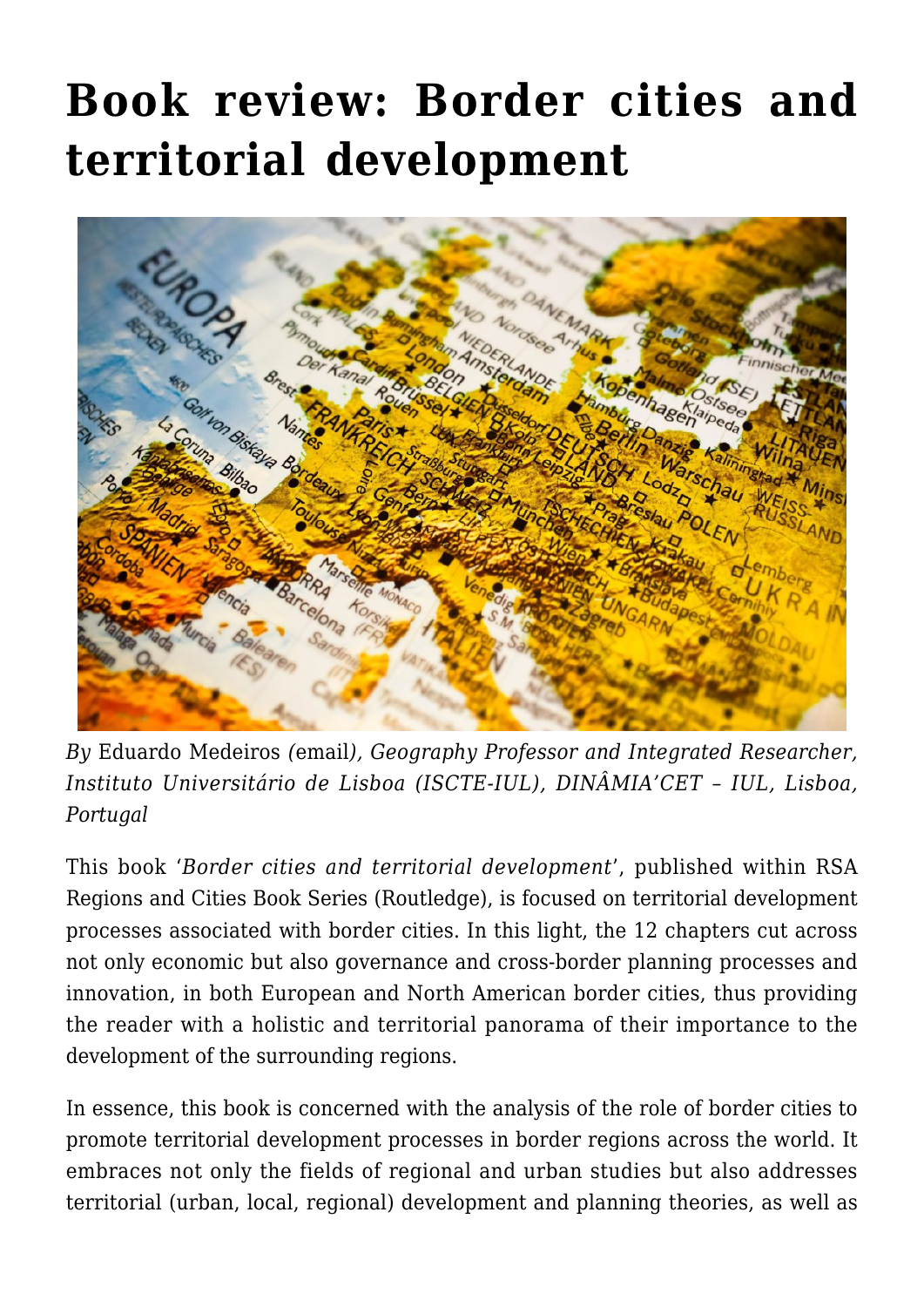the effects of development policies applied to border regions in both Europe and North America. In this light, this book offers a full toolkit of territorial development knowledge for border regions and advances a range of policy development proposals aiming to provide a comprehensive introduction to contemporary thinking about border cities.

Its main themes are centred on analysing urban and regional development, as well as planning processes and policies, and their effects on border regions. In short, the following main objectives are:

- Highlight the potential role border cities have in the territorial development processes of border regions across the world;
- Provide academics, students, and policymakers with a thorough understanding of current debates around territorial development processes in border regions;
- Offer a roadmap for territorial development theories and strategic policy guidelines, by providing evidence-based narratives of how border regions have been promoting territorial development and how these processes can be enhanced;
- Introduce academics, students, and policymakers, to a range of policy strategies essential to promote positive territorial development trends in border regions;
- Fill a gap in the existing literature on how urban areas located in border regions have contributed to their positive territorial development process;
- Provide a wealth of updated analyses of border cities, based on several case studies covering north, south, west, and eastern European borders (Denmark, Germany, Portugal, Spain, United Kingdom, Ireland, France, Luxembourg, Switzerland, Sweden, Norway, Hungary, and Slovakia) and the two North American borders (the USA, Canada, and Mexico).
- Set the agenda for future work on border cities and their roles in border regional development;
- Provide an update on what has been going on in key border regions and show the value of multidisciplinary approaches to this subject matter.

Considering these goals, this book fills a gap in the available literature on urban and regional studies as well as border regions. Following the main conclusions of the EU 'Boosting growth and cohesion in EU border regions' initiative, border regions are mainly peripheral and lagging areas within a national context.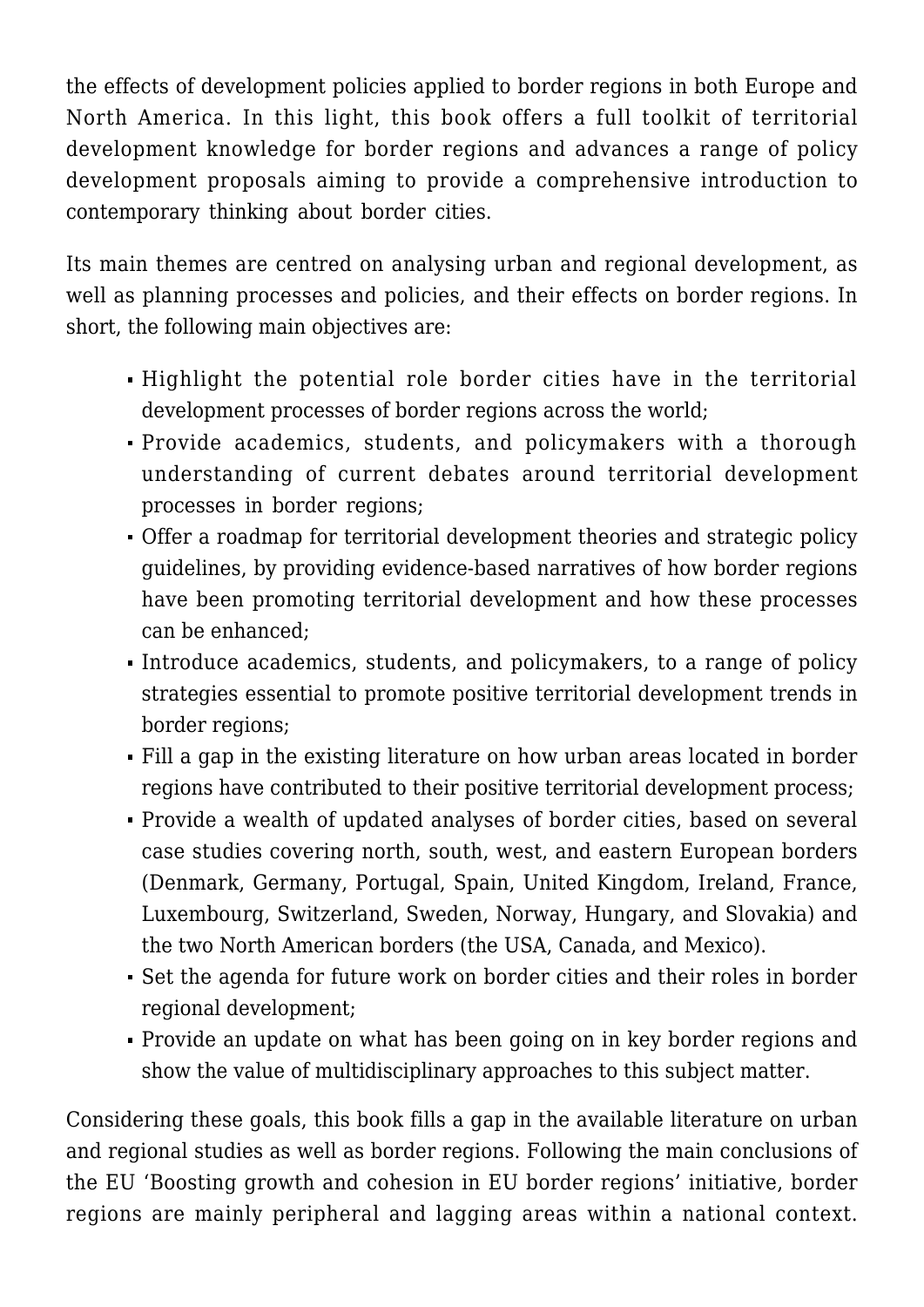However, they have the potential to be transformed into areas of growth and opportunities. Such territorial development is generally understood as a positive change in economic competitiveness, social cohesion, environmental sustainability, territorial governance, and spatial planning processes, during a certain period, in each territory. This requires not only a systematic reduction of all sorts of border barriers, but also a harmonization of legal-administrative procedures to increase trade, freedom of movement, and, ultimately, local crossborder interaction.

Being the anchors of territorial development, cities and, in this case, border cities, play a vital role in stimulating economic activity, institutional cooperation, cross-border planning processes, and access to public services (e.g., hospitals, universities) for inhabitants living on both sides of the border. In this context, this book provides the reader with an almost complete set of case studies from Europe and North America on how border cities have been implementing cross-border cooperation processes, with a view to developing their border region. From a policymaking perspective, the evidence can serve as a pool of best practices that could be replicated elsewhere.

## **From theory to case studies in Europe and North America**

The book is divided into three main sections. The first section presents a theoretical framework for the role of border cities to promote territorial development and planning in border regions. Comprised of three chapters, the first is written by Eduardo Medeiros (the editor) and Martín Guillermo Ramírez (the Secretary-General of the Association of European Border Regions – AEBR). It introduces a theoretical discussion on the concept of territorial development as well as the main role that border cities can have to support and implement positive territorial development processes. It concludes with an analysis of the territorial trends of 67 identified border cities located in the European Union (EU) internal and external border regions. Following this theoretical introduction, the second chapter is presented by Bjørnar Sæther, whose analysis of the economic development and innovation processes in border regions is based on the groundwork he has done on the border cities located in the Inner Scandinavia Sweden-Norwegian Interreg-A sub-programme cross-border area. In the end, the analysis addresses the following fundamental question: how can a national border move from being a barrier to innovation to a source of innovation? This section is concluded with a theoretical proposal on how to analyze cross-border planning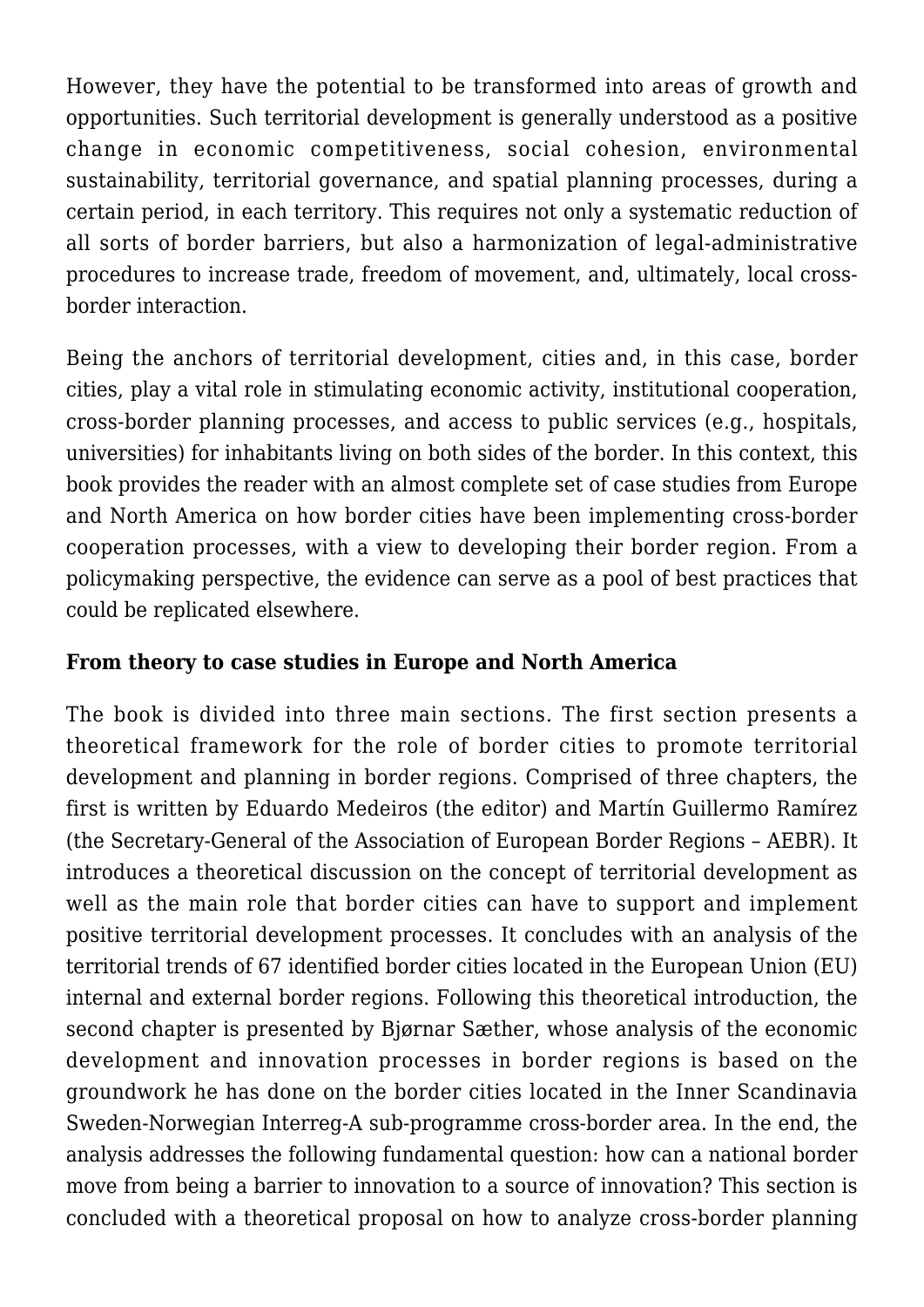processes promoted by the collaboration between border cities. Written by Antoine Decouville, Frédéric Durand, and Christophe Sohn, the analysis is developed in view of the increasingly reinforced role of certain cross-border agglomerations in the territorial development processes of several cross-border regions in which they are located. The authors take the case study of Luxembourg to conclude their analysis.

The second section debates current mainstream policies focusing on supporting border regions and specifically border cities in the EU, North America, and the UK, each one with a dedicated chapter. The first (chapter 4) is written by Bernard Reitel, Pauline Pupier, and Birte Wassenberg, and reviews past and current European policies for border cities. In this context, the authors address European territorial cooperation policies and programmes mainly implemented via the support of the EU Cohesion Policy ([Interreg-A\)](https://interreg.eu/). The analysis is complemented with the presentation of the case studies of Strasbourg-Kehl and the Upper Rhine cross-border region. The following chapter (5), written by Francisco Lara-Valencia and Lawrence A. Herzog, presents a reflection on the United States (US) crossborder policies supporting border cities, as well as their space and identity. Again, it concludes with the presentation of an overall panorama of the US-Mexico border cities. The last (6) chapter of this section considers a novel EU external border area: the UK-Ireland border, as a direct result of the Brexit process. Here, the author (Anthony Soares – Director at the Centre for Cross Border Studies – CCBS), provides a critical review of the pre-Brexit policy context for cross-border cooperation, which is complemented with a more detailed analysis of the cross-border cooperation processes between border cities on the island of Ireland.

Finally, a third section presents a wealth of updated knowledge, based on the analysis of six concrete case studies: border cities from both Europe (north, south, east, and west) and North America. These chapters follow a similar structure. They start by presenting a historical and geographical overview of the analysed border cities and the respective cross-border area(s). This is followed by the examination of the cross-border processes and territorial development trends of the analysed case studies. Chapter 7 is written by Jean Peyrony (Director General of Mission Operationnelle Transfrontaliere – MOT) and his colleagues, Aurélien Biscaut, Thibault Devillard and Jean Rubio. It provides concrete examples of French border cities and their contribution to territorial development trends in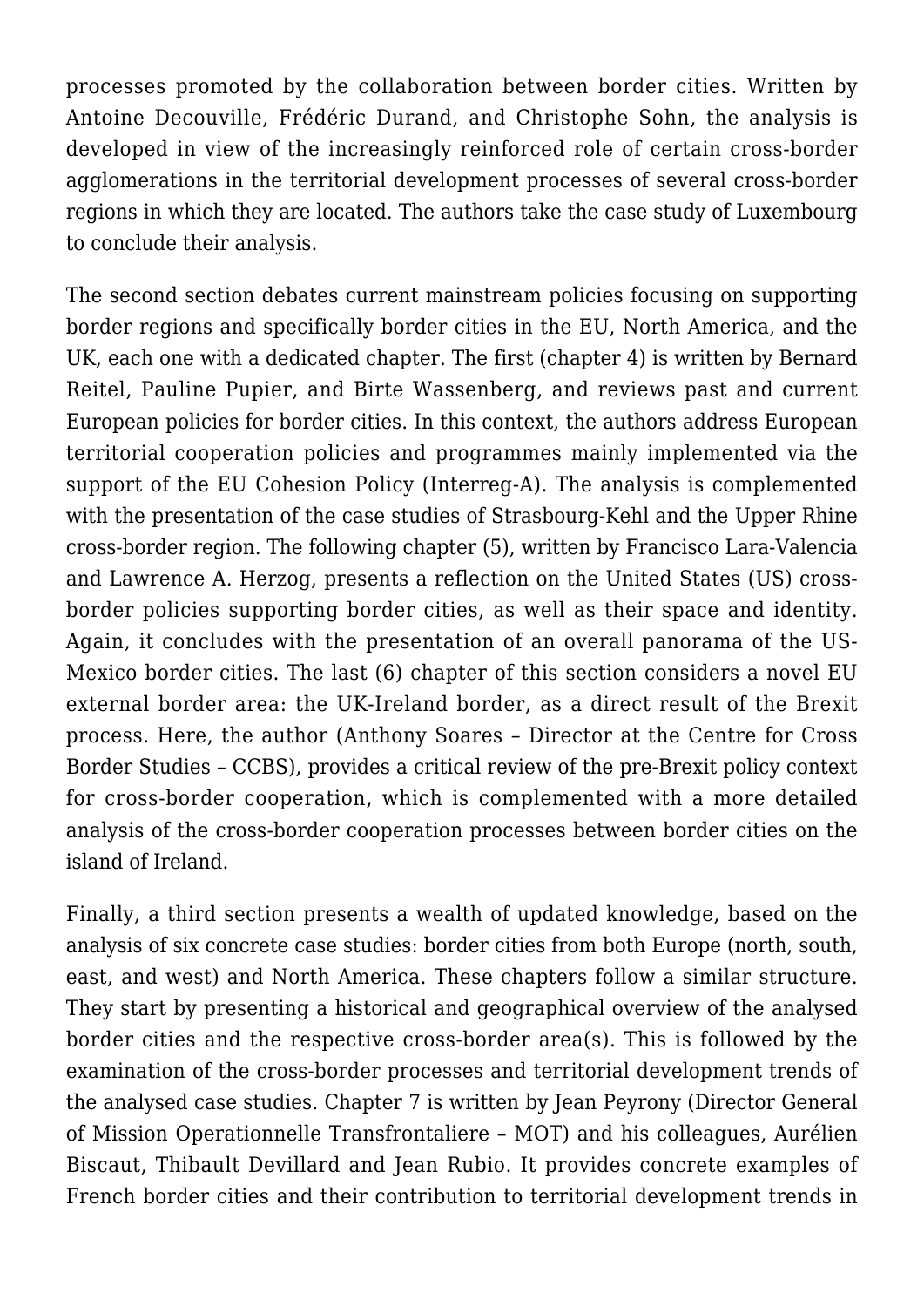French cross-border regions. Chapter 8, written by Martin Klatt, examines the territorial development trends in German-Danish border cities. Chapter 9 then deals with eastern European border regions, by reviewing the territorial development trends in Hungarian border cities. Again, the chapter is written by X, the Secretary-General of the Central European Service for Cross-Border Initiatives (CESCI), and two colleagues, Mátyás Jaschitz and James Scott. Chapter 10 introduces the analysis of border cities to a south European cross-border region: Portugal-Spain. In addition, the authors (Eduardo Medeiros and Pedro Neto) add the case study of the Eurocity Elvas-Badajoz. The last two chapters (11 and 12) conclude the third section by respectively presenting the case studies of the USA-Canada border cities (written by Emmanuel Brunet-Jailly) and the USA-Mexico border cities (written by Sergio Peña).

As seen, the book chapters are written by some of the most renowned authors in this field, scholars from several European and North American countries, as well as the Secretary Generals/Directors of four border regions entities (AEBR, MOT, CESCI, and CCBS). As a result, the book will thoroughly prepare students and provide knowledge to academics and policymakers in the fields of urban and regional planning and development studies, human geography, economic development, border regions, and EU policies and policy impacts. As far as we know, there is no similar book in the market with the proposed approach, although there are several books with a general overview of border regions and cross-border cooperation processes and policies. Moreover, this book is unique in covering case studies of border cities on two continents (Europe and North America), thus providing a comparative analysis and policy practices that can be replicated on both sides of the Atlantic.

## **Conclusions**

In conclusion, all the book chapters present valuable and updated insights, based on European and North American experiences, on the current state of play of border cities and their contribution to the territorial development of the surrounding areas. In all, the various chapters reveal a few key policy messages. Firstly, the presence of national boundaries continues to impose their legal and administrative presence, despite systematic advances in the openness to crossborder urban and regional governance arrangements, especially in Europe, which includes Eurocities' experiences. Indeed, despite a few positive exceptions like Trinational Basel and Greater Geneva, which have long developed a fully